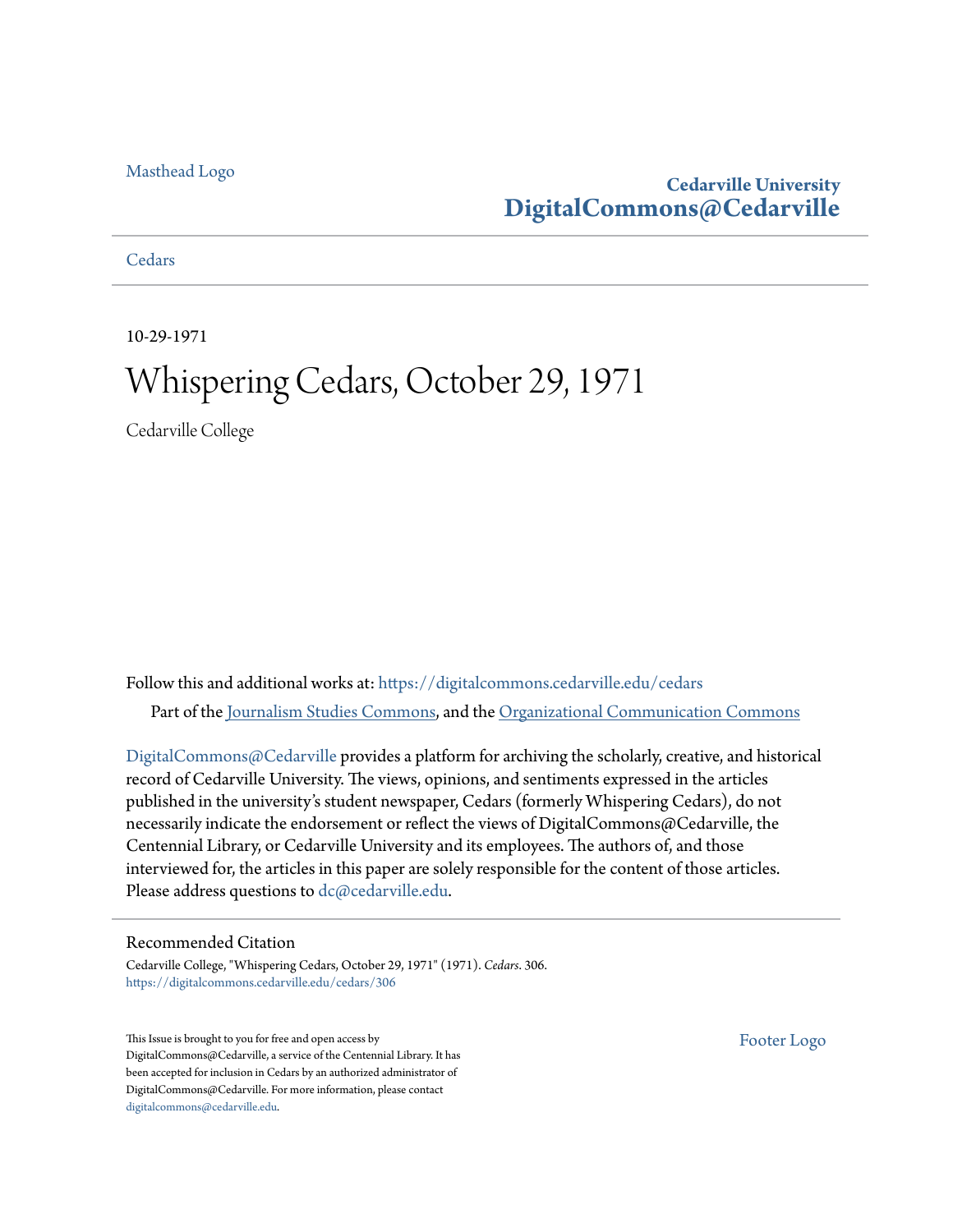# Cedarville College •<br>Isperil

*"For the Word of God and the Testimony of* Jesus *Christ"* 

Vol. 40, No. 2

The UN General Assembly handed the United States its biggest setback in the 26-year history of the world body. It voted overwhehningly to seat Communist China in all UN bodies, including the Security Council. At the same time it voted to oust Chiang Kai-Shek's nationalist regime whlch was <sup>a</sup> founding member of the UN.

(TOKYO) - Reaction to the expulsion of Nationalist China from the UN was immediate in Japan. Three of the four opposition political parties say they will try to unseat Prime Minister Eisaku Sato, a supporter of Nationalist China. Observers say the move has little chance of success. In other areas ... mixed reaction. US Congressmen threatened moves to cut financial support to the UN. In Taiwan, there was dismay and official silence.

 $(SAIGON)$  - The war is apparently winding down for the command says five Americans were killed last week - the US but heating up for the South Vietnamese. The US military lowest weekly combat toll in more than six years. But the South Vietnamese reported  $391$  killed  $-$  the highest casualties in five weeks.

(WASHINGTON) - The United States Senate, judicial burial ground for two previous Supreme Court nominees, received President Nixon's choices to fill two vacancies, and within two weeks, confirmation hearings will have begun.

In a surprise move, Mr. Nixon ignored the names which had been subject to public speculation and controversy in recent weeks. He named two men, both conservatives and both legal luminaries. They are Lewis Powell, a Virginia attorney who Mr. Nixon proudly told the nation has won "virtually every honor the legal profession can bestow upon him," and William Rhenquist, an Assistant Attorney General described by the President as having "one of the finest legal minds in this whole nation today."

The Saigon government is now calling Typhoon Hester the worst storm to hit Vietnam in 27 years.

(WASHINGTON) - The Supreme Court has refused to change the busing situation in Pontiac, Michigan. The Court refused to review a February, 1970, District Court ruling that started mass busing of half the 25-thousand pupils. White and black parents and their children have clashed in Pontiac over the busing ... and the Ku Klux Klan has been linked to bus bombings.

The typhoon, which hit the northern coast of South Vietnam Satuday, all but destroyed the American base at Chu Lai, killed 70 persons, and left some 300,000 civilians homeless.

In Pontiac itself, an effort to boycott the schools yesterday was moderately successful. Absenteeism ran as high as 32%.

Hughes collapsed on the field during second half action, and was rushed to a nearby hospital, where he died a short time later. An autopsy performed on Monday revealed that he died

# llege Director Announces **Fall Production Cast**

Three Americans were among those killed.

Hundreds are reported missing and may never be accounted for.

### U.S. News

One of the main reasons the girls tried out was because of the chance of evangelizing. They feel that part of their job is "to repre sent the school, showing Christ through us," and to "present Christ to others in every possible way.'

The girls have planned to<br>meet with the cheerleaders from other schools for refreshments during halftime. They will use this opportunity to witness to the other cheerleaders for the Lord.

Mrs. Maddox, director of Cedarville College Dram <sup>a</sup> Department, announces the fall play cast of The Admirable **Crichton** to be produced Nov. 12<br>and 13 in Alford Auditorium.

will be working as Stage Manager, and Merla Hammack is working with Mrs. Maddox as Student Director.



### Sports News

The sporting world was stunned Sunday at news of the death of Detroit Lions reciever Chuck Hughes while playing in <sup>a</sup>pro football game against the Chicago Bears.

of a heart attack.

The Bears won the game, 28-23.

# *Varsity Cheerleading Squad Helps Spark School Spirit*

#### By Debbie Imbro

Experience, enthusiasm, and evangelism are words for the Cedarville cheerleading squad this year. The cheerleaders are Vicke Huddleston, Debbie Jones, Leslie Leapline, and Kitty Park, freshmen; Bev Davison, sophomore; and Gale Richardson, junior, and alternate for the squad.

Registration of classes for winter quarter begins Wednesday, November 10, on the second floor of the administration build  $mg.$ 

This year's squad has much experience. All of the girls have been cheerleaders for at least two years, and most have had four years of experience from junior high through college.

To highlight their past year of Christian service, the Swordbearers are planning their Fifth Annual Youth Conference to be held Saturday, November 6, on the Cedarville College campus. The guest speaker for the day will be Mr. Bob Larson, a former will be Mr. Bob Larson, a former<br>rock music composer. Since his conversion, Mr. Larson has devoted his time presenting assemblies on rock music to young people. During the conference he will be speaking on his personal experiences with rock<br>in both the morning rally to be held at  $10:00$  a.m. and again in the afternoon rally at 4:00 p.m. Throughout the afternoon, seminars have been planned. The discussion areas will include drugs, music, and youth and religion. Any interested student will have an opportunity to parti cipate and present their ideas on these subjects and how they relate to the Christian life. Last year over 1200 young people and adults attended the conference. This year an even larger group is expected. According to members of the group, the Swordbearers are looking forward to the conference with great anticipation. From it they hope to schedule churches for future seminars, but they also are praying that this will be a time when many young people will make decisions for Jesus Christ.

Enthusiasm is most of the battle in cheerleading. Gale relates, "I tried out because I love to create enthusiasm in sup-

port of our team." The girls feel that the school needs more enthusiasm. They feel that this year everyone should "really get excited about our teams, and show it by cheering, and by a greater attendance at the games."

Cedarville, Ohio

### Hammack, Railsback Assist

The Admirable Crichton is one of J. M. Berrie's modern<br>fantasies. The play centers around an aristocratic English family that returns to a state of Nature when shipwrecked on an uninhabited island. While on the island, the family is a willing slave to their former butler, but when back in civilization, the positions are shifted.

Towle, David Van Dorf, Kathy Blalock, Kathy Karsian, Sandy Hetrick, Emma Laing, and Nancy Walter. Dave Railsback

October 29, 1971

# News World Wrap-Up

The cast includes David Chapman, Crichton; L a r r y Strawn, Woolley; Don Harmon, Treherne; Cal Turner, Lord Brocklehurst; Ted Gifford, Earl of Loam; Steve Crady, Lampsett and Naval Officer; Janet Long, Lady Mary; Judy Johnson, Lady Catherine; Deborah Horn, Lady Agatha; Jan Carl, Tweeny; Ruth Coombs, Countess of Brocklehurst; and Susan Parker, Fisher.

The cast also includes Carole

Rehearsing for the Admirable Crichton are left to right, Judy Johnson, David Chapman, Janet Long, Debbie Horn and Ted Gifford The play is to be presented Nov. 12 & 13 at 8:00 p.m. in Alford.

# *Dean Johnson Releases* ) *College Population Statistics*

### By Chris Rufener

Dr. Johnson, Academic Dean, has released the statistics for the 1971-72 academic year at Cedarville College.

Of the 970 students enrolled, 438 are men and 537 are women. The freshman class is the largest, having 333, followed by 232 sophomores, 206 juniors, 165

Reminder to area voters local elections on Nov. 2. Let your views be known. Know the issues, know the candidates. Help the community. Help yourself.

Mark your decision: vote.

seniors, 21 part- time students, and 13 special students.

Ohio is represented by almost one-half of the student body or 424. Michigan ranks second with 89, while Indiana and New York have 83 each.

Elementary Education is the largest department, having <sup>220</sup> students. Second is business administration, with 101. Other departments are divided as follows: Biblical Education, 99; Physical Education, 78; Psychology, 64; English, 57; Music, 56; Mathematics, 45; Speech, 42; Biology, 41; History, 35; Social Science, 31; Chemistry, 21; and Broadcasting, 11. Of these students, 37 have a double major. As of yet, 93 have not declared a major.



Cheerleaders, Debbie Jones and Leslie leapline lead during soccer pep rally.

### BULLETIN

Seniors begin the nine - day registration period on Wednesday, November 10. Juniors register November 12 and 15, and sophomores, November 16-17. The freshman finish c 1 a s s registrations for Winter quarter on November 18 and 19.

### Swordbearers Plan Fall Conference

#### By Debbie Banks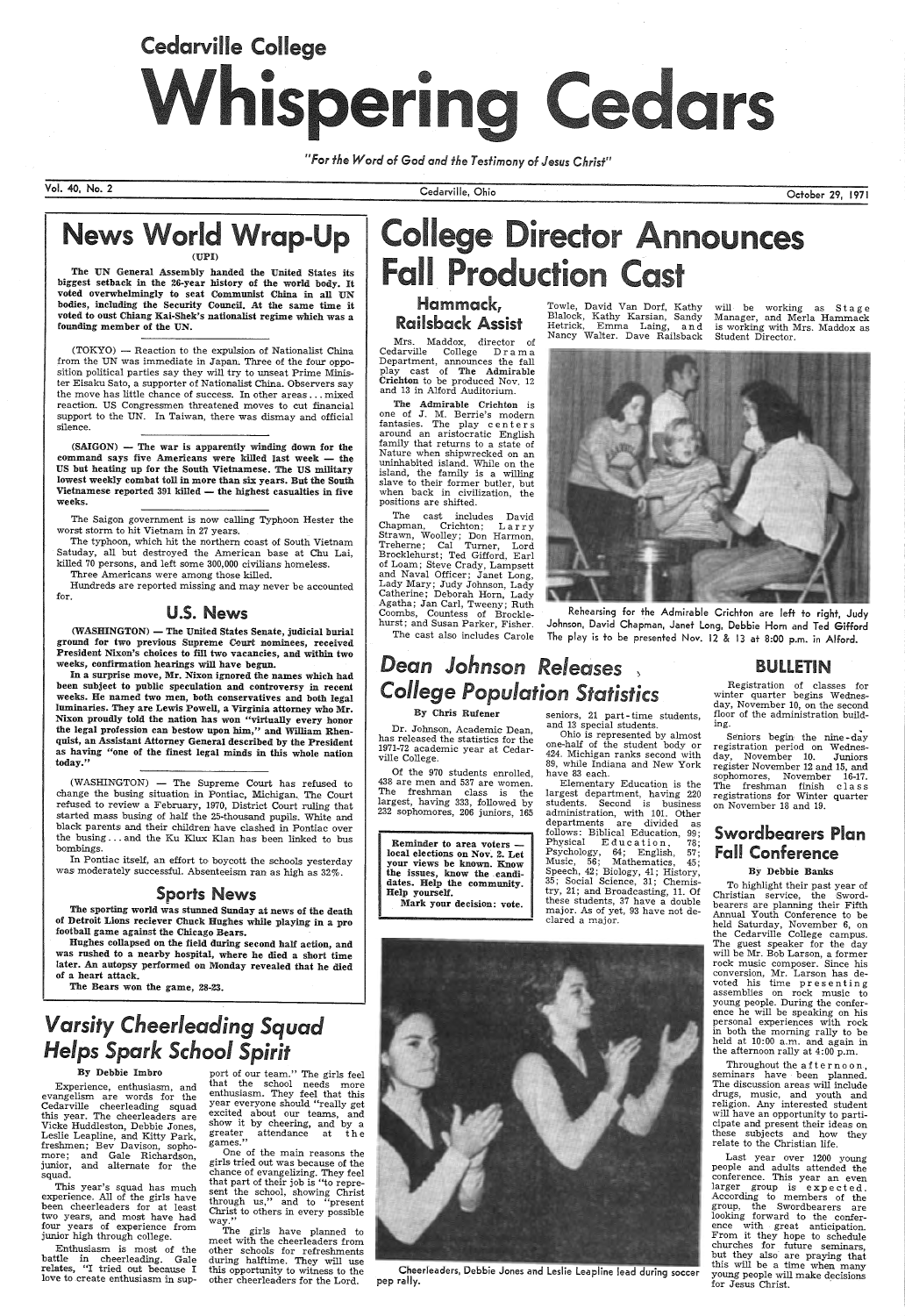## *From the Editor's Desk*

On October 25, 1971, history was made with the seating of Communist China in the United Nations. Did we know? On October 12, 1971, the President of the United States announced a spring trip to Soviet Russia. Did we know? On November 3, state and national leaders will be elected. Do we care? Living within a college community, such as Cedarville, it is easy to become lax about national and world happenings. However, as future adult citizens and as present eligible voters, discipline is the key necessary to be informed. The result-appreciation, understanding, and intelligent decisions.

Without information concerning any topic, appreciation of that topic is impossible. It is easy to criticize our public officials, yet do we have the incentive to become informed about their jobs so that we can appreciate their honest efforts?

Gaining appreciation and understanding for our homeland is important, but more vital is the intelligence we use in criticizing, either by mouth or vote. At least once a year, voters are asked to register their intelligence by voting. A careful study of the political atmosphere in relation to community, country, and continent happenings is a prerequisite for intelligent decision making. Not knowing a man or his creed could result in ordered submission to the wrong type of leadership. Not only for the sake of society, but for our own political freedoms, we should remain informed through radio, TV, and the newspaper.

Several years ago the slogan, "America-Love It or Leave It," was popularized. Again it is easy to find fault and be disgusted about our nation's happenings, yet if we really stayed informed about our own nation and others, we learn appreciation of her assets and understanding of her faults.

affection or fondness toward someone or something. Regard-<br>less of the different characteristics of love from our human standpoint, the source of all love remains the same. God is love.

We learn to love others when we let the love of God, as manifested in His Son, Jesus Christ, show through us. ' "Love is always free to love, and its arms are always stretched as wide as the cross toward anyone who needs to be loved-and that includes everyone born into our world."

The draft extension bill, recently passed by the U. S. Senate, gives the Selective Service power to draft men into the armed forces after a brief expiration period. This new bill has three basic limitations, as compared to the last.

Appreciation, understanding, and intelligent decisions do mark the informed and concerned countryman and the in formed and concerned Christian.

Editor .........Jayne Eberling<br>Ass't Editor .... Susan Selden News Editor .. Marci Johnston Christian Service Editor ..... . Judy Johnson Sports Editor . . Glen Kemery Photography ...... Roy Kern, Glen Huebner, Marcea Bearess Advisor .. Dr. Clifford Johnson

Whispering Cedars is published bi-weekly<br>by the students of Cedarville College.<br>The opinions expressed herein are those<br>of the writers and do not necessarily re-<br>flect the attitudes or opinions of the<br>faculty or administra

### Thoughts for Today By Susan Leonard

Are we to love EVERYONE?

The word love has been floating around for many centuries. "I love cake, I love rain, I love him, I love her, I love clothes, I love sports, I love to read, I love my car, I love France, I love long hair—the list goes on and on.<br>From these generalities, we find love to be a feeling of

> A second stipulation is that all men with the same lottery number will be inductable at the same time, regardless of the location of their draft boards. This law authorizes the President to induct on the national level rather than local and will aid in ending charges th draft boards were "safer" than others. Another provision states that male college students will no longer receive automatic defer-<br>ments while in school. Starting with the 1971-72 academic year. new students will not be deferred. However, if they have started classes when the induction notice comes, they may postpone entering the service until the term ends. All students currently holding deferments<br>will be eligible after completing four years in college or when they reach the age of 24, whichever comes first. A matter of interest to those who wish to volunteer for military is a \$2.4 billion pay-hike. This offer by the government is hoped to provide incentive for enlistments. In conclusion, a new approach has been taken for conscientious objectors. They will be required to fulfill a two-year assignment in some type of civilian service, such as the California Ecology<br>Corps.

# **RIGHT ON CENTER-**Nixon's Policies Face Challenge

For God so loved the world that He gave His only begotten Son that whosoever believeth in Him should not perish but have everlasting life. John 3:16

Are we to love EVERYONE? Yes.

Or Jesus was wrong.

# Senate *Extends Draft Bill*

#### By Rex Rogers

The draft bill will only be effective until July 1, 1973. President Nixon wishes to replace the draft with an all-volunteer army, with the draft only being used in <sup>a</sup>time of national crisis. Nevertheless, all 18-year olds will still be required to register

### CEDARVILLE COLLEGE Whispering Cedars

#### with their local boards.

An interesting question: "Does the world need another person like you?" The needed person is the one who "esteems others better than himself" Phil.

#### By Jeff C. Lough

I, too, was in your shoes a year ago and know how miserable it can be. I had come here, and I wasn't enjoying it though I had many friends. I kept wishing I was at Ball State University, but

Recognizing the fact that most people at this college are in the conservative political school, it is probably safe to assume that most supported Nixon in '68 and <sup>p</sup>lan on supporting him again in '72. With all due respect, let me put forth the proposition that you<br>have been betrayed. It is my belief that Nixon is not a man with true ideals but is like the chaff that, when thrown to the political winds, separates from previous allies and travels in whatever direction the wind goes. With the excuse that "your President is <sup>a</sup>man that is not afraid to change his mind," Nixon has turned an about face

#### on many important issues.

While in the South, Nixon told political leaders that he was against busing to a chieve<br>integration. He said he thought busing would "destroy that<br>child." Today, busing is an child." Today, busing is an accomplished fact by Nixon directive. Even though some southern states are still fighting, it is becoming obvious that the policy of our Federal government is one of busing.

it's true that you won't be traveling all over the U.S. Are you willing to change things? Or are you going to continue in your ways and ruin a quarter like I did or maybe ruin a year? Who knows? It's up to you! God's waiting, so think about it!

2. With the shucks, with the falling leaves, with the harvest, we usually associate thanksgiving. Hey, what about those other days of the year when God has poured out His blessings? Try Thanks LIVING, starting immediately - the living of thanks for the eyes with which you are reading this; for the health to attend school, for the chair you are sitting on, the campus grounds you are walk-<br>ing, etc., etc., etc... Yeah, you know what I mean. Ps. 26:7. Try telling five people today what the Lord has done for you . . . yes, Y-O-U!. . .

In 1968, Nixon said he was opposed to any kind of program which allows the United States to take second place to the Soviet<br>Union." Today, according to Today, according to some government and nongovernment sources, the United

## To Hold Seminars on Latin America

Will the United States and the Free World lose Latin America to Communism in the next 20 years? Cuba and now Chile are living under Marxist governments. Will there be more?

This question and situation will be a part of the University of Dayton's first Foreign Affairs Seminar, entitled, "The Challenge of Chile," from Tuesday, Nov. 2 until Monday, Nov. 15. The seminar will be conducted from 3 p.m.-5:30 p.m. and from 7 :30 to 10 p.m. each week night at the University, with a special concentrated program for businessmen and government figures Nov. 5-6.

> Whispering Cedars urges students, faculty and staff to submit letters and forum articles.

Serving as chief lecturer for both programs will be Dr. Edurdo Montalva-Frei, former President of the Republic of

## PASSING THOUGHTS-Do You Add to the World?

Chile and founder of Christian Democracy. Dr. Frei feels that middle road between Democracy and Communism. Some topics of the 10 lectures will include "The Social Question in Latin America," "Today's Political Response," "Christian Democracy in Chile," and "Latin America in the Seven-

The University program costs<br>\$30 tuition for two weeks, or single lecture, \$1.75. Students can pay a \$5 tuition fee for the full two weeks. The University's Department of History h a s announced a special academic credit program for the two-week period. For information on the seminar, call 299-2748. For enrollment form contact Jayne

Eberling, Editor.

ties.'

States is fast becoming, or already is, number two. And Nixon has, at the least, gone along with the cutbacks in defense research and spending.

Nixon also promised to balance the budget with no more deficit spending, and less govern-<br>ment spending. Now Nixon says he has switched over to the Keynsian camp, and this country<br>has seen its largest deficit spending in a long time.

Nixon also promised to bring our boys home from Vietnam. True, he may still do this before elections, but this columnist doubts it. The fact is that the only real decline in the war has been in the media coverage. We have less men there, but the intensity is the same and even increased in some areas. We are fighting <sup>a</sup>war for another coun try to keep that country safe from totalitarian communism, while only one man runs for<br>President in their "elections." Vietnamese students riot in the streets against' our presence there, and we aren't even allowed to attack the enemy in his own country. All of this Nixon could correct.

And need I say anything<br>about price-wage freeze? Wasn't<br>it Nixon who was positively, absolutely against this move he has now taken?

Whether you support or do not support the moves Nixon has now taken, realize that here is a man who has betrayed many people. Here is a man that cannot be trusted; and he is leading our country. The biggest crime is yet to be committed  $-$  China. Next issue we will talk of China.

#### By Tom Seidler Senior Class Chaplain

Greetings from a chaplain of your student body! The title is appropriate as this will be written somewhat stream of consciousness style. So grasp what may apply to you (as God has challenged me) as we, together, faithfully travel the routine road of the Christian life.

2:3b. Just today, try doing something nice for a friend without their knowing who did it! ... How much good could a Christian accomplish if he didn't care who received the credit for his actions? The credit all goes to God anyway, right? Or does it? . .. I. Cor. 10:31. ..

Driving down the highway in late afternoon I observed the sun filter and slide through the lifeless shucks of cornstalk. Two lessons:

1. Many months ago, a seed had to die, to give of itself, if

To The Editor:

<sup>I</sup>wish to talk to those of the student body who are unhappy and discontented with Cedarville, whether it be because you are forced

to come here, or maybe things haven't gone as you wanted.

I wasn't.

With the advice I would make Cedarville what I wanted, I didn't

**Letters to the Editor** 

make it much. I knocked the school, the administration, everything you are doing now. Finally, the Christian Ed. major was dropped, and I voiced opposition to <sup>a</sup>couple of friends.

Then one girl asked, "Well, what are you doing about it? Are you trying to change things?"

She had to leave, as it was time for class, and nothing else was said. Later l talked with her and another friend. As a result, <sup>I</sup> received a Christian Service assignment.

<sup>I</sup>can guess what you are thinking, but stop and listen.

Things did start to look up, and I started to enjoy some of the chapel messages. The Lord opened the way for me to go to Florida on Beach Evangelism, and I met 30 other kids who were really <sup>a</sup>blessing and showed me more of how to be a Christian.

It was in Florida that I led my first person to Christ. Could you do it with your attitude?

Again God was wonderful, as I was able to travel with Swordbearers and meet another group that has added light to the Christian life.

Now this year, I have the same Bible Club and a Sunday School class, all which help me to see God's direction and guidance. The greatest blessing is that I may be able to go to Australia next summer. All because this happened I was willing to try and change things and get involved.

DENNIS TWIGG, Sophomore, Indianapolis, Ind.

there was to be fruit of harvest. Likewise, a Christian paradox is "TO LIVE I MUST DIE" . think about the seed and its application.

And when was the last time you spent an hour in solitude with God? "But there's always people around me on Cedarville's campus!'' **How about a** solitary walk around the lake or in a closet where the world can be shut out? You know, you might just find that the Christian

life isn't so routine after all! Add some variety; try new associations and gatherings.

<sup>I</sup>want to stop, but the pen rambles on . . . leaving you with <sup>a</sup>challenge: DARE TO BE DIFFERENT! Maybe new things will begin happening if you'll get out of the Devil's rut . . . And lastly, now that you've read the article, go back and read the verses you missed looking up. Why? $\dots$  I speak with man's tongue; the Bible speaks with God's. P.S. The chaplains are always willing to help anyone, anytime!

### letters Welcome

Whispering Cedars reserves the right to edit, accept or reject contributions. Forum authors will be consulted regarding any editing changes.

All contributions should be deposited in the newsbox placed in the entrance of Ambassador Hall.

*Whispering Cedars*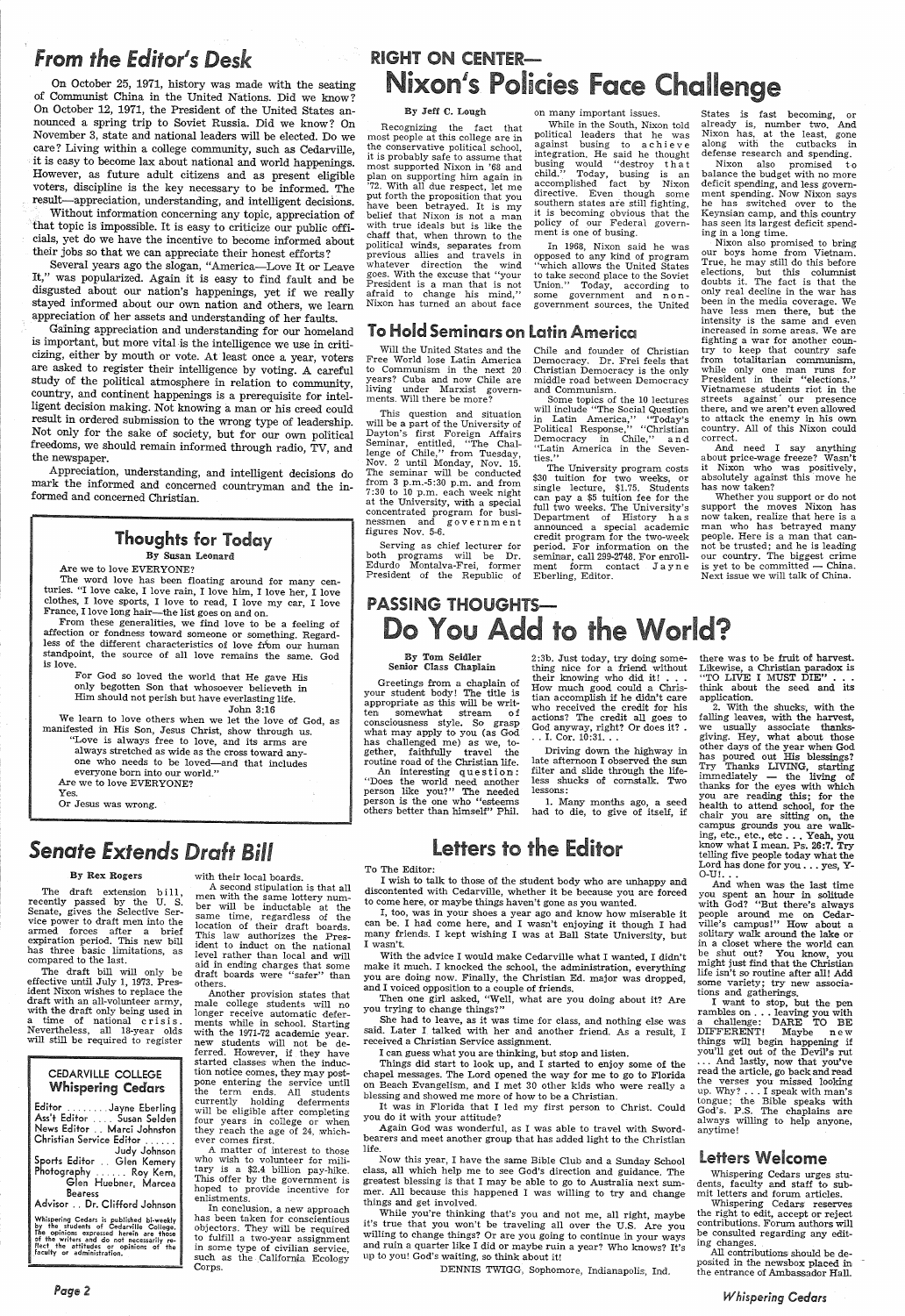## *Jesus Movement Expands; Activities, Doctrines Explored*

#### By Marci Johnston

One of the most rapidly advancing organizations today is the movement of the Jesus People. Being informed about them demands examination of their doctrines, ways of life, and, above all, their propriety.

An outstanding aspect of the Movement is their similarity to the hippies. In their evangelism, they employ such tools as rock music, free underground newspapers, hippie dress, psychadelic which is the index finger pointed heavenward. Their trend has<br>been described as radical secularism, seemingly another attempt at individualism and not at all a religion. These Street Christians utilize such practices as miracle healings, speaking in tongues, and demon exorcism. There seems to be no depth, however, in their movement, no doctrine of God's Word. There are definite signs of their heading toward ecumenicism and quite possibly could be a prelude to the Anti - Christ of Revelations. To show their discontent with the Vietnamese war, some of the Jesus people refuse to salute the flag, arguing ''Would Jesus carry<br>a draft card?'' In this and their habits of living in communes, they forsake all three of the institutions set up by God in the Old Testament; marriage, church, and family.

ings and their enthusiasm. According to Tom Siedler, a senior who has studied the movement, the Jesus People believe it is easier to reach the thousands of addicts, would-be revolutionaries,<br>and other dropouts by donning the hippie dress and speaking 'their' language in street evangelism. They say that after acid and Krishna consciousness, Jesus is an "all-time high." One Jesus person, Ray Hawkins, a former Hell's Angel who used to mamline heroin challenges, "You free true. It's really a groovy<br>high. It's called Jesus Christ, and it will really blow your mind."

Another attempt to speak on the level of the masses was a Religious Rock Musical called Godspell. In it Jesus has a red heart in the middle of His forethey do a soft shoe routine. The enthusiasm of the Jesus people, however, is so strong that many reporters from top magazines and newspapers have been con-

One argument Christians have with Jesus people is sum-<br>marized in a quotation from the who puts Jesus first, denies self, Hollywood Free paper, a free and forsakes all." These<br>underground newspaper. "If you thoughts, taken Hollywood Free paper, a free and forsakes all." These underground newspaper. "If you thoughts, taken from Luke 14, don't dig the Jesus people, you were presented by Mr. David can bet your Eternal Life you Toro, missionary can bet your Eternal Life you Toro, missionary to Australia, at don't know Jesus." The world the FWM retreat held October has seen many great Christian 22-23 at Scioto Hills Baptist men who don't 'dig' them and Youth Camp.<br>
know Jesus as their personal . F ellow sh ip for World Savior. David Wilkerson, author – Missions is a prayer group which of The Cross and The Switch-<br>
meets every Monday through of **The Cross and The Switch-** meets every Monday through blade in his **Jesus Person's** Friday at 7:25 a.m. to pray for **Maturity Manuel, said this to the missionaries. Led by Andy members of the Jesus move- Amos, presiden** 

The communes, permanent homes of Jesus people, began in the Berkeley, California, home of Jack Sparks, a former professor of statistics at Penn State. Now there are at least 30 in Berkeley alone. Other communes in cities such as New York, Cleveland, and Los Angeles are called names like God's Love, House of Abraham, and House of Sarah. Their headquarters is called the Christian World Liberation Front. Daily schedules include group and personal prayer, Bible study, assigned chores, and witness excursions. Drugs are outlawed, strict biblical morality must be maintained, and all resources are pooled. For most... "Premarital sex is not where it's at." They disregard the churchs "We don't go to church; we are the church."

cigarettes, illegal sex—you die to budgeting. Discussion time is<br>your old friends and forsake the about how to plan a wedding and<br>old hangouts. The true Jesus person stops regular part of the club.<br>ditching and starts digg parents, ditch jobs, ditch all planned by Dr. Jack Riggs, ad-<br>responsibility, and become itinerant "evangelists." Their prayer is "God, bless me while I'm ditching. Those who start





head and wears a Superman<br>shirt. John the Baptist baptizes Cedarville's Varsity "C" club shows togetherness while building a human pyramid during last week's<br>with a kitchen sponge. Together initiation follies.

# enthusiasm of the Jesus people,<br>however, is so strong that many<br>reporters from top magazines **Challenges True Discipleship**

members of the Jesus move-<br>mos, president, the group<br>ment.<br>"Jesus Christ is not a trip. He choruses, followed by devotions<br>is not another high in a series of given by an FWM member. The<br>highs. Enough of this frivolous rema

Perhaps their advantages are the practicality of their teach-

visor of the group, and the FWM that the student body, faculty, officers.

*Whispering Cedars* 

and staff of Cedarville College remember the David Taros in prayer as they are trying to raise \$7000 passage-fare to be able to leave for Sidney, Australia, January 15, 1972. Although Mr. Toro only asked for prayer support, the burdened FWM members ask that every<br>person concerned about helping the Toros reach their field as quickly as possible contact his home church and present this financial need to the church members. Should the church or individuals wish to contribute, money or checks should be sent to the ABWE Home Office, marked specifically for  $\sf{t}$  h-e David Toro Passage Fund.

### Club Involves Engaged Women



 This fall, Mr. David Toro was asked to be the guest missionary. During the  $18\frac{1}{2}$ hours spent with the 22 retreaters, Mr. Toro presented challenging talks about missions.

Raised in a Spanish area in Brooklyn, New York, Mr. Toro is well-versed in the language of the Chilean people to whom he and his wife Bev ministered for the past eight years. In Chile as ABWE missionaries, Mr. and Mrs. Toro and Debbie and David, their children, worked with the nationals, helping them start <sup>a</sup> church, while training a national pastor to shepherd the new church.

At Scioto Hills Mr. Toro testified of his call to Australia. During the Cedarville missionary conference last April, Mr. and Mrs. Toro felt a call to go to Sidney, Australia, to work with Mr.<br>& Mrs. Larry Armstrong. Though unable to completely understand God's call to the mission field of Australia, David Toro stressed to the young people that he and his wife feel this is God's Will for their lives.

 Mr. Toro spoke in such <sup>a</sup> frank, yet challenging manner

### Attend Festival

#### By Jan Hillery.

"Much Ado about Shakespeare" was the feeling that mounted as 19 Cedarville students and their sponsors, Mr. students and their sponsors, m...<br>and Mrs. Ron Grosh, departed<br>from the post office for Stratford, Ontario, to view the activities of the Canadian National Shakespeare Festival.

The four-day week end encompassed a package of new

groundlings attended the afternoon performances of Much Ado This ensemble enabled them to

*Page3*